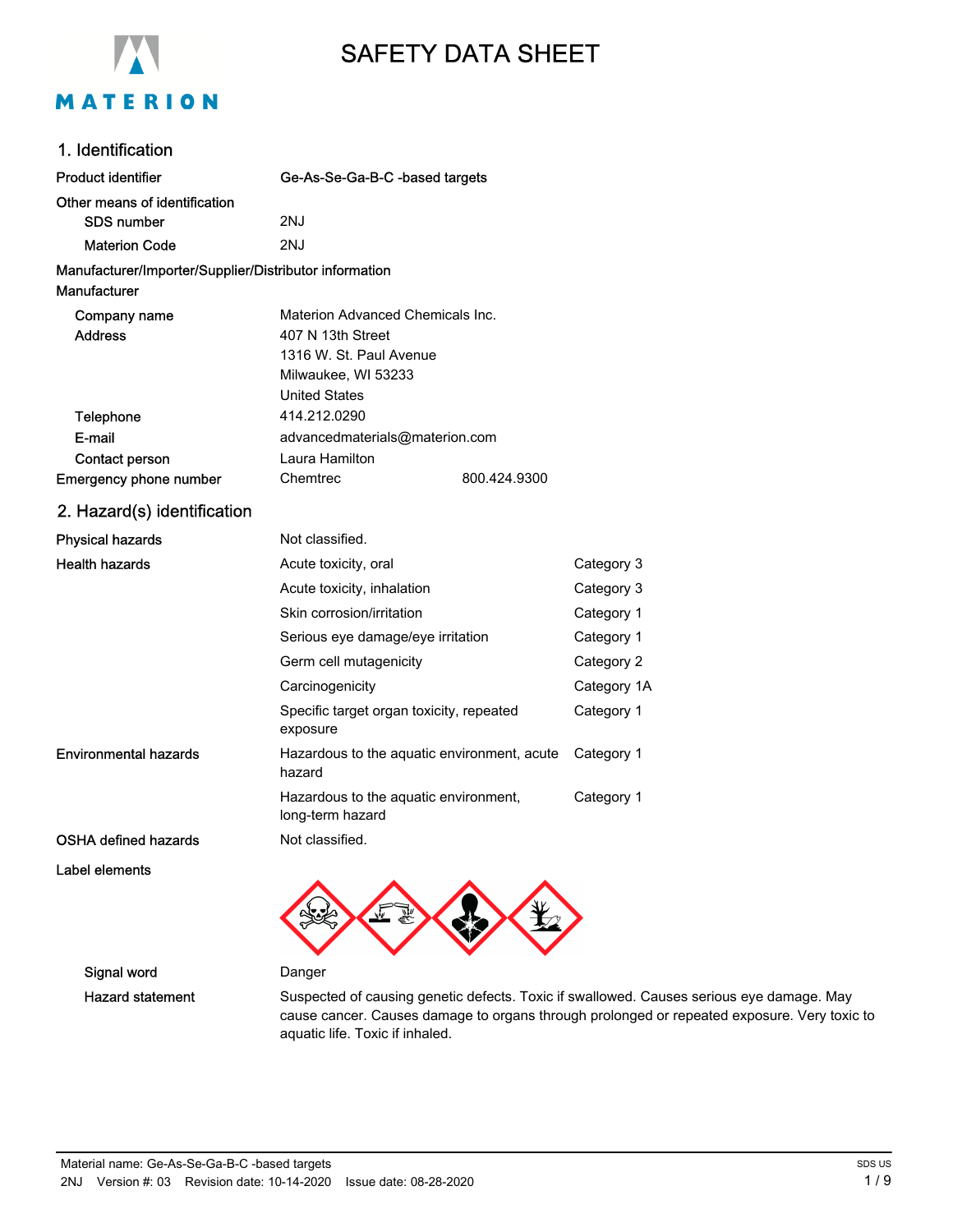| <b>Precautionary statement</b>               |                                                                                                                                                                                                                                                                                                                                                                                                                                                                                                                                              |
|----------------------------------------------|----------------------------------------------------------------------------------------------------------------------------------------------------------------------------------------------------------------------------------------------------------------------------------------------------------------------------------------------------------------------------------------------------------------------------------------------------------------------------------------------------------------------------------------------|
| Prevention                                   | Obtain special instructions before use. Do not handle until all safety precautions have been read<br>and understood. Do not breathe dust/fume/gas/mist/vapors/spray. Avoid breathing dust. Wash<br>thoroughly after handling. Do not eat, drink or smoke when using this product. Use only outdoors<br>or in a well-ventilated area. Avoid release to the environment. Wear protective gloves/protective<br>clothing/eye protection/face protection.                                                                                         |
| Response                                     | If swallowed: Immediately call a poison center/doctor. If swallowed: Rinse mouth. Do NOT induce<br>vomiting. If on skin (or hair): Take off immediately all contaminated clothing. Rinse skin with<br>water/shower. If inhaled: Remove person to fresh air and keep comfortable for breathing. If in<br>eyes: Rinse cautiously with water for several minutes. Remove contact lenses, if present and<br>easy to do. Continue rinsing. Immediately call a poison center/doctor. Wash contaminated<br>clothing before reuse. Collect spillage. |
| <b>Storage</b>                               | Store locked up.                                                                                                                                                                                                                                                                                                                                                                                                                                                                                                                             |
| <b>Disposal</b>                              | Dispose of contents/container in accordance with local/regional/national/international regulations.                                                                                                                                                                                                                                                                                                                                                                                                                                          |
| Hazard(s) not otherwise<br>classified (HNOC) | None known.                                                                                                                                                                                                                                                                                                                                                                                                                                                                                                                                  |
| Supplemental information                     | None.                                                                                                                                                                                                                                                                                                                                                                                                                                                                                                                                        |
|                                              |                                                                                                                                                                                                                                                                                                                                                                                                                                                                                                                                              |

## 3. Composition/information on ingredients

Mixtures

| <b>Chemical name</b>                                                         | Common name and synonyms                                                                                                                                                                                                                                                                                                                                                                            | <b>CAS number</b> | %         |
|------------------------------------------------------------------------------|-----------------------------------------------------------------------------------------------------------------------------------------------------------------------------------------------------------------------------------------------------------------------------------------------------------------------------------------------------------------------------------------------------|-------------------|-----------|
| Selenium                                                                     |                                                                                                                                                                                                                                                                                                                                                                                                     | 7782-49-2         | $30 - 70$ |
| Arsenic                                                                      |                                                                                                                                                                                                                                                                                                                                                                                                     | 7440-38-2         | $20 - 40$ |
| Boron                                                                        |                                                                                                                                                                                                                                                                                                                                                                                                     | 7440-42-8         | $5 - 30$  |
| Silicon                                                                      |                                                                                                                                                                                                                                                                                                                                                                                                     | 7440-21-3         | $5 - 30$  |
| Carbon                                                                       |                                                                                                                                                                                                                                                                                                                                                                                                     | 7440-44-0         | $1 - 20$  |
| Gallium                                                                      |                                                                                                                                                                                                                                                                                                                                                                                                     | 7440-55-3         | $1 - 20$  |
| Germanium                                                                    | <b>GERMANIUM</b><br><b>GERMANIUM, POWDER</b>                                                                                                                                                                                                                                                                                                                                                        | 7440-56-4         | $1 - 20$  |
| <b>Additional components</b>                                                 |                                                                                                                                                                                                                                                                                                                                                                                                     |                   |           |
| <b>Chemical name</b>                                                         | Common name and synonyms                                                                                                                                                                                                                                                                                                                                                                            | <b>CAS number</b> | %         |
| Indium                                                                       |                                                                                                                                                                                                                                                                                                                                                                                                     | 7440-74-6         | $1 - 20$  |
| 4. First-aid measures                                                        |                                                                                                                                                                                                                                                                                                                                                                                                     |                   |           |
| Inhalation                                                                   | Remove victim to fresh air and keep at rest in a position comfortable for breathing. Oxygen or<br>artificial respiration if needed. Call a poison center or doctor/physician if you feel unwell.                                                                                                                                                                                                    |                   |           |
| Skin contact                                                                 | Take off immediately all contaminated clothing. Rinse skin with water/shower. Call a physician or<br>poison control center immediately. Chemical burns must be treated by a physician. Wash<br>contaminated clothing before reuse.                                                                                                                                                                  |                   |           |
| Eye contact                                                                  | Do not rub eyes. Immediately flush eyes with plenty of water for at least 15 minutes. Remove<br>contact lenses, if present and easy to do. Continue rinsing. Call a physician or poison control<br>center immediately.                                                                                                                                                                              |                   |           |
| Ingestion                                                                    | Call a physician or poison control center immediately. Rinse mouth. Do not induce vomiting. If<br>vomiting occurs, keep head low so that stomach content doesn't get into the lungs. Do not use<br>mouth-to-mouth method if victim ingested the substance. Induce artificial respiration with the aid of<br>a pocket mask equipped with a one-way valve or other proper respiratory medical device. |                   |           |
| Most important<br>symptoms/effects, acute and<br>delayed                     | Burning pain and severe corrosive skin damage. Causes serious eye damage. Symptoms may<br>include stinging, tearing, redness, swelling, and blurred vision. Permanent eye damage including<br>blindness could result. Prolonged exposure may cause chronic effects.                                                                                                                                 |                   |           |
| Indication of immediate medical<br>attention and special treatment<br>needed | Provide general supportive measures and treat symptomatically. Chemical burns: Flush with water<br>immediately. While flushing, remove clothes which do not adhere to affected area. Call an<br>ambulance. Continue flushing during transport to hospital. Keep victim warm. Keep victim under<br>observation. Symptoms may be delayed.                                                             |                   |           |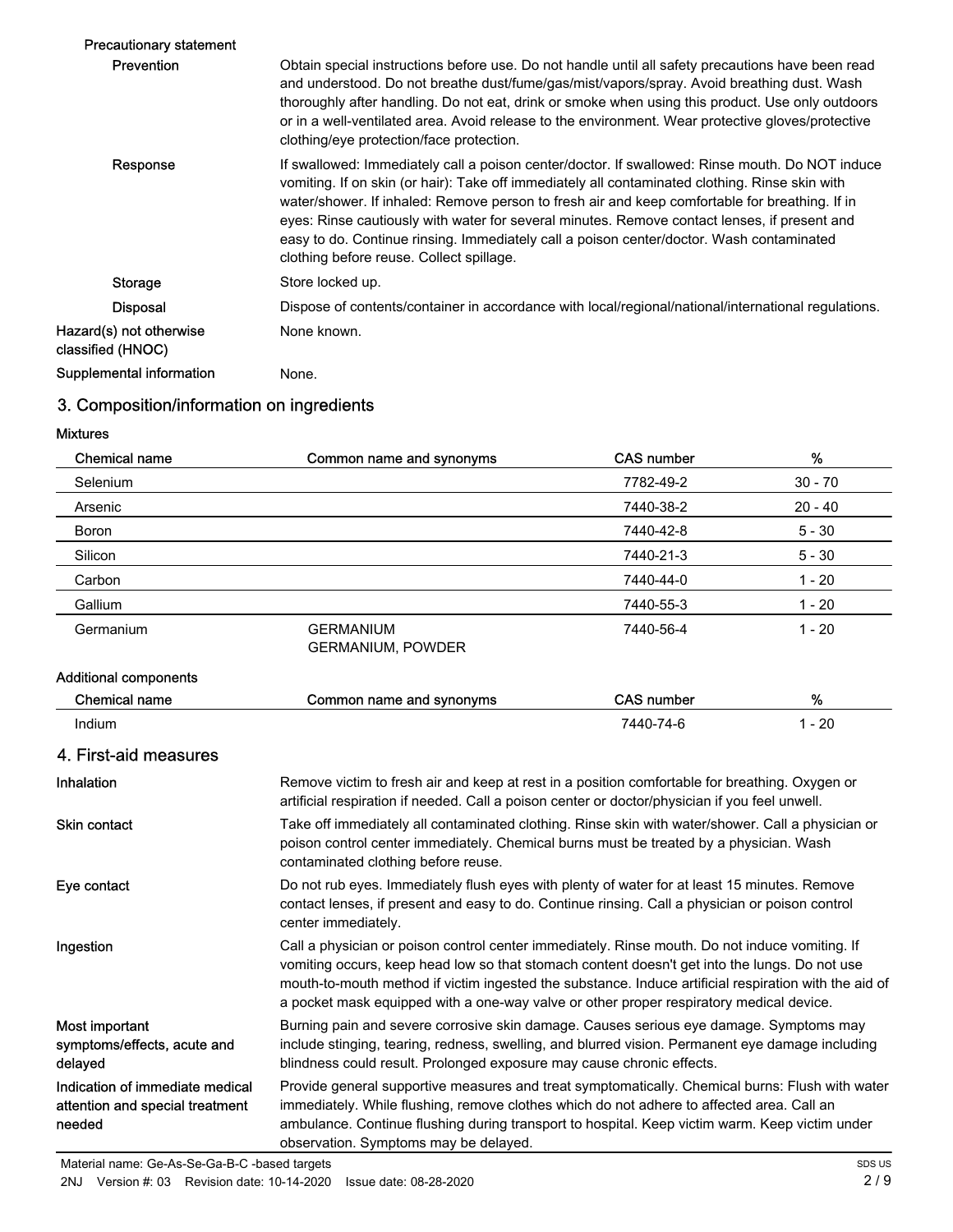IF exposed or concerned: Get medical advice/attention. If you feel unwell, seek medical advice (show the label where possible). Ensure that medical personnel are aware of the material(s) involved, and take precautions to protect themselves. Show this safety data sheet to the doctor in attendance.

|  |  |  | 5. Fire-fighting measures |
|--|--|--|---------------------------|
|--|--|--|---------------------------|

| Suitable extinguishing media                                     | Foam. Powder. Carbon dioxide (CO2).                                                                                                                                                      |
|------------------------------------------------------------------|------------------------------------------------------------------------------------------------------------------------------------------------------------------------------------------|
| Unsuitable extinguishing media                                   | Do not use water jet as an extinguisher, as this will spread the fire.                                                                                                                   |
| Specific hazards arising from<br>the chemical                    | During fire, gases hazardous to health may be formed.                                                                                                                                    |
| Special protective equipment<br>and precautions for firefighters | Self-contained breathing apparatus and full protective clothing must be worn in case of fire.                                                                                            |
| Fire fighting<br>equipment/instructions                          | Move containers from fire area if you can do so without risk.                                                                                                                            |
| Specific methods                                                 | Use standard firefighting procedures and consider the hazards of other involved materials.                                                                                               |
| General fire hazards                                             | No unusual fire or explosion hazards noted.                                                                                                                                              |
| 6. Accidental release measures                                   |                                                                                                                                                                                          |
| Personal precautions, protective<br>equipment and emergency      | Keep unnecessary personnel away. Keep people away from and upwind of spill/leak. Wear<br>appropriate protective equipment and clothing during clean-up. Avoid inhalation of dust. Do not |

| Personal precautions, protective<br>equipment and emergency<br>procedures | Keep unnecessary personnel away. Keep people away from and upwind of spill/leak. Wear<br>appropriate protective equipment and clothing during clean-up. Avoid inhalation of dust. Do not<br>touch damaged containers or spilled material unless wearing appropriate protective clothing.<br>Ensure adequate ventilation. Local authorities should be advised if significant spillages cannot be<br>contained. For personal protection, see section 8 of the SDS.                                                                                                                                               |
|---------------------------------------------------------------------------|----------------------------------------------------------------------------------------------------------------------------------------------------------------------------------------------------------------------------------------------------------------------------------------------------------------------------------------------------------------------------------------------------------------------------------------------------------------------------------------------------------------------------------------------------------------------------------------------------------------|
| Methods and materials for<br>containment and cleaning up                  | Avoid dispersal of dust in the air (i.e., clearing dust surfaces with compressed air). This material is<br>classified as a water pollutant under the Clean Water Act and should be prevented from<br>contaminating soil or from entering sewage and drainage systems which lead to waterways. Stop<br>the flow of material, if this is without risk.                                                                                                                                                                                                                                                           |
|                                                                           | Large Spills: Wet down with water and dike for later disposal. Absorb in vermiculite, dry sand or<br>earth and place into containers. Shovel the material into waste container. Following product<br>recovery, flush area with water.                                                                                                                                                                                                                                                                                                                                                                          |
|                                                                           | Small Spills: Sweep up or vacuum up spillage and collect in suitable container for disposal. Wipe<br>up with absorbent material (e.g. cloth, fleece). Clean surface thoroughly to remove residual<br>contamination.                                                                                                                                                                                                                                                                                                                                                                                            |
|                                                                           | Never return spills to original containers for re-use. Put material in suitable, covered, labeled<br>containers. For waste disposal, see section 13 of the SDS.                                                                                                                                                                                                                                                                                                                                                                                                                                                |
| <b>Environmental precautions</b>                                          | Avoid release to the environment. Inform appropriate managerial or supervisory personnel of all<br>environmental releases. Prevent further leakage or spillage if safe to do so. Avoid discharge into<br>drains, water courses or onto the ground.                                                                                                                                                                                                                                                                                                                                                             |
| 7. Handling and storage                                                   |                                                                                                                                                                                                                                                                                                                                                                                                                                                                                                                                                                                                                |
| Precautions for safe handling                                             | Obtain special instructions before use. Do not handle until all safety precautions have been read<br>and understood. Minimize dust generation and accumulation. Do not get in eyes, on skin, or on<br>clothing. Do not taste or swallow. Avoid breathing dust. Avoid prolonged exposure. When using,<br>do not eat, drink or smoke. Should be handled in closed systems, if possible. Use only outdoors or<br>in a well-ventilated area. Wear appropriate personal protective equipment. Wash hands thoroughly<br>after handling. Avoid release to the environment. Observe good industrial hygiene practices. |
| Conditions for safe storage,<br>including any incompatibilities           | Store locked up. Store in tightly closed container. Store in a well-ventilated place. Store away from<br>incompatible materials (see Section 10 of the SDS).                                                                                                                                                                                                                                                                                                                                                                                                                                                   |

## 8. Exposure controls/personal protection

#### Occupational exposure limits

The following constituents are the only constituents of the product which have a PEL, TLV or other recommended exposure limit. At this time, the other constituents have no known exposure limits.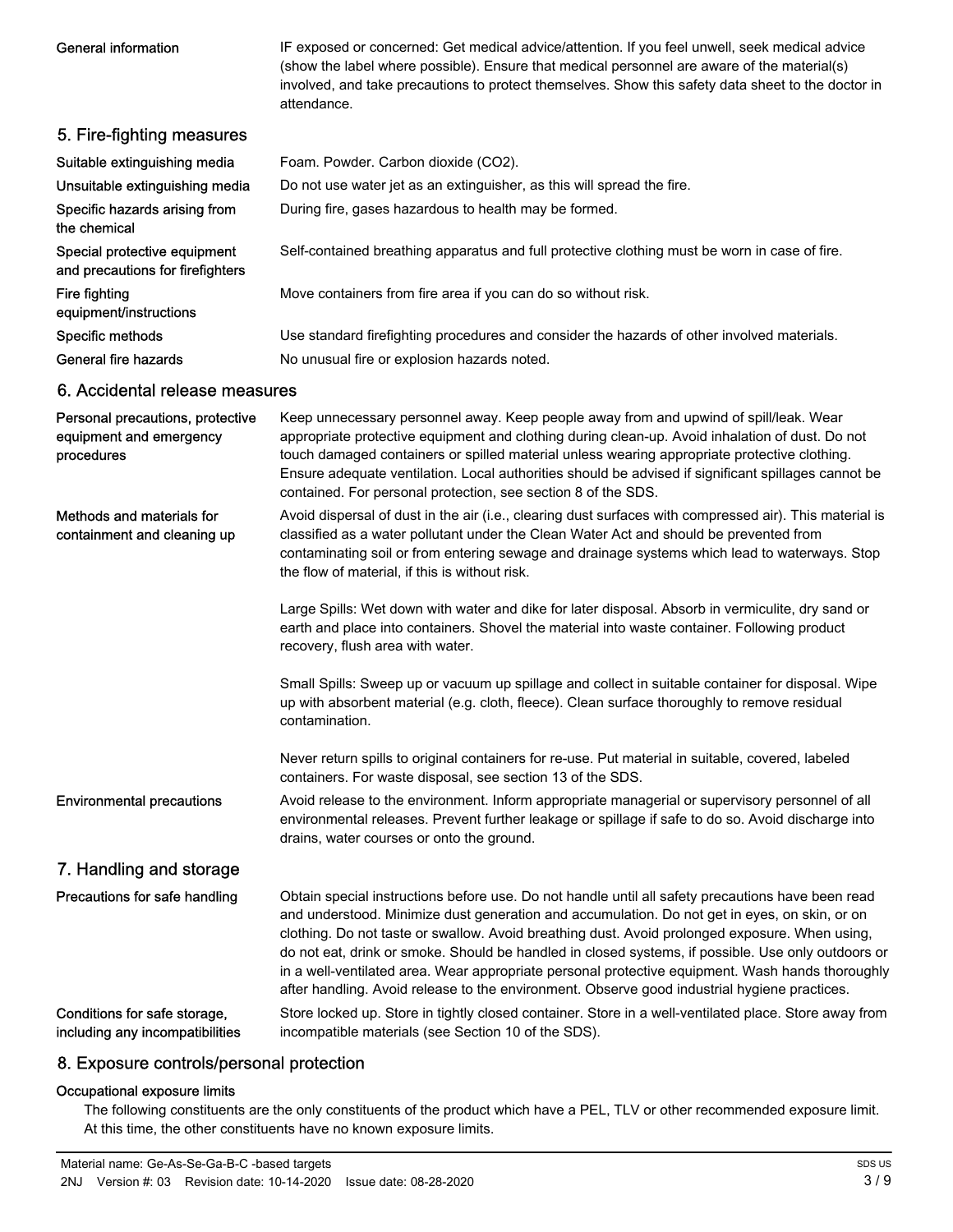| Components                                                                                     | <b>Type</b> |                                                             |          | Value                               |                      |
|------------------------------------------------------------------------------------------------|-------------|-------------------------------------------------------------|----------|-------------------------------------|----------------------|
| Arsenic (CAS 7440-38-2)                                                                        | <b>TWA</b>  |                                                             |          | $0.01$ mg/m $3$                     |                      |
| US. OSHA Table Z-1 Limits for Air Contaminants (29 CFR 1910.1000)                              |             |                                                             |          |                                     |                      |
| Components                                                                                     | <b>Type</b> |                                                             |          | Value                               | Form                 |
| Selenium (CAS 7782-49-2)                                                                       | <b>PEL</b>  |                                                             |          | $0.2$ mg/m $3$                      |                      |
| Silicon (CAS 7440-21-3)                                                                        | PEL         |                                                             |          | 5 mg/m3                             | Respirable fraction. |
|                                                                                                |             |                                                             |          | 15 mg/m3                            | Total dust.          |
| US. OSHA Table Z-3 (29 CFR 1910.1000)                                                          |             |                                                             |          |                                     |                      |
| Components                                                                                     | <b>Type</b> |                                                             |          | Value                               | Form                 |
| Carbon (CAS 7440-44-0)                                                                         | <b>TWA</b>  |                                                             |          | $5$ mg/m $3$                        | Respirable fraction. |
|                                                                                                |             |                                                             |          | 15 mg/m3                            | Total dust.          |
| <b>US. ACGIH Threshold Limit Values</b>                                                        |             |                                                             |          |                                     |                      |
| Components                                                                                     | <b>Type</b> |                                                             |          | Value                               |                      |
| Arsenic (CAS 7440-38-2)                                                                        | <b>TWA</b>  |                                                             |          | $0.01$ mg/m $3$                     |                      |
| Selenium (CAS 7782-49-2)                                                                       | <b>TWA</b>  |                                                             |          | $0.2$ mg/m $3$                      |                      |
| <b>Additional components</b>                                                                   | <b>Type</b> |                                                             |          | Value                               |                      |
| Indium (CAS 7440-74-6)                                                                         | <b>TWA</b>  |                                                             |          | $0.1$ mg/m $3$                      |                      |
| US. NIOSH: Pocket Guide to Chemical Hazards                                                    |             |                                                             |          |                                     |                      |
| Components                                                                                     | <b>Type</b> |                                                             |          | Value                               | Form                 |
| Arsenic (CAS 7440-38-2)                                                                        | Ceiling     |                                                             |          | $0.002$ mg/m3                       |                      |
| Carbon (CAS 7440-44-0)                                                                         | <b>TWA</b>  |                                                             |          | $2.5$ mg/m $3$                      | Respirable.          |
| Selenium (CAS 7782-49-2)                                                                       | <b>TWA</b>  |                                                             |          | $0.2$ mg/m $3$                      |                      |
| Silicon (CAS 7440-21-3)                                                                        | <b>TWA</b>  |                                                             |          | $5$ mg/m $3$                        | Respirable.          |
|                                                                                                |             |                                                             |          | 10 mg/m3                            | Total                |
| <b>Additional components</b>                                                                   | <b>Type</b> |                                                             |          | Value                               |                      |
| Indium (CAS 7440-74-6)                                                                         | <b>TWA</b>  |                                                             |          | $0.1$ mg/m $3$                      |                      |
|                                                                                                |             |                                                             |          |                                     |                      |
| US. California Code of Regulations, Title 8, Section 5155. Airborne Contaminants<br>Components | Type        |                                                             |          | Value                               |                      |
| Arsenic (CAS 7440-38-2)                                                                        | <b>PEL</b>  |                                                             |          |                                     |                      |
|                                                                                                | <b>TWA</b>  |                                                             |          | $0.01$ mg/m $3$<br>$0.005$ mg/m $3$ |                      |
| Selenium (CAS 7782-49-2)                                                                       | <b>PEL</b>  |                                                             |          | $0.2$ mg/m $3$                      |                      |
| <b>Additional components</b>                                                                   | <b>Type</b> |                                                             |          | Value                               |                      |
| Indium (CAS 7440-74-6)                                                                         | <b>PEL</b>  |                                                             |          | $0.1$ mg/m $3$                      |                      |
|                                                                                                |             |                                                             |          |                                     |                      |
| <b>Biological limit values</b>                                                                 |             |                                                             |          |                                     |                      |
| <b>ACGIH Biological Exposure Indices</b><br>Components<br>Value                                |             | Determinant                                                 | Specimen | <b>Sampling Time</b>                |                      |
| Arsenic (CAS 7440-38-2)<br>35 µg/l                                                             |             | Inorganic<br>arsenic, plus<br>methylated<br>metabolites, as | Urine    |                                     |                      |

## Exposure guidelines

## US NIOSH Pocket Guide to Chemical Hazards: Skin designation

Arsenic (CAS 7440-38-2) Can be absorbed through the skin.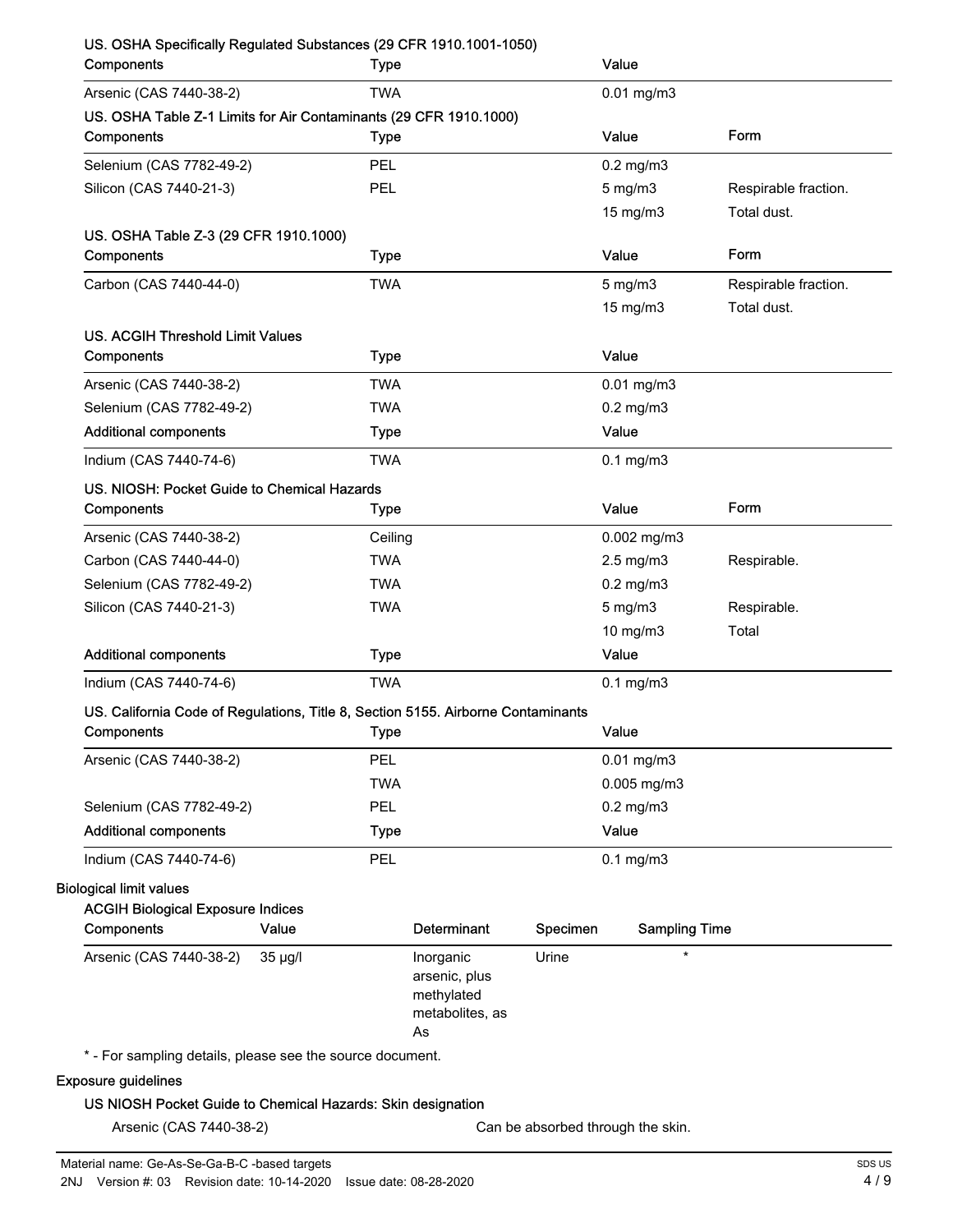Good general ventilation should be used. Ventilation rates should be matched to conditions. If applicable, use process enclosures, local exhaust ventilation, or other engineering controls to maintain airborne levels below recommended exposure limits. If exposure limits have not been established, maintain airborne levels to an acceptable level. Eye wash facilities and emergency shower must be available when handling this product. Appropriate engineering controls

#### Individual protection measures, such as personal protective equipment

| Eye/face protection                | Wear safety glasses with side shields (or goggles) and a face shield.                                                                                                                                                                                                                                        |
|------------------------------------|--------------------------------------------------------------------------------------------------------------------------------------------------------------------------------------------------------------------------------------------------------------------------------------------------------------|
| Skin protection<br>Hand protection | Wear appropriate chemical resistant gloves.                                                                                                                                                                                                                                                                  |
| Other                              | Wear appropriate chemical resistant clothing. Use of an impervious apron is recommended.                                                                                                                                                                                                                     |
| Respiratory protection             | Wear positive pressure self-contained breathing apparatus (SCBA).                                                                                                                                                                                                                                            |
| <b>Thermal hazards</b>             | Wear appropriate thermal protective clothing, when necessary.                                                                                                                                                                                                                                                |
| General hygiene considerations     | Observe any medical surveillance requirements. Keep away from food and drink. Always observe<br>good personal hygiene measures, such as washing after handling the material and before eating,<br>drinking, and/or smoking. Routinely wash work clothing and protective equipment to remove<br>contaminants. |

## 9. Physical and chemical properties

| Appearance                                        |                              |
|---------------------------------------------------|------------------------------|
| <b>Physical state</b>                             | Solid.                       |
| Form                                              | Solid.                       |
| Color                                             | Not available.               |
| Odor                                              | Not available.               |
| Odor threshold                                    | Not available.               |
| рH                                                | Not available.               |
| Melting point/freezing point                      | 85.6 °F (29.78 °C) estimated |
| Initial boiling point and boiling<br>range        | 1265 °F (685 °C) estimated   |
| <b>Flash point</b>                                | Not available.               |
| <b>Evaporation rate</b>                           | Not available.               |
| Flammability (solid, gas)                         | Not available.               |
| Upper/lower flammability or explosive limits      |                              |
| <b>Flammability limit - lower</b><br>$(\%)$       | Not available.               |
| <b>Flammability limit - upper</b><br>(%)          | Not available.               |
| Explosive limit - lower (%)                       | Not available.               |
| Explosive limit - upper (%)                       | Not available.               |
| Vapor pressure                                    | 52134.23 hPa estimated       |
| Vapor density                                     | Not available.               |
| <b>Relative density</b>                           | Not available.               |
| Solubility(ies)                                   |                              |
| Solubility (water)                                | Not available.               |
| <b>Partition coefficient</b><br>(n-octanol/water) | Not available.               |
| Auto-ignition temperature                         | 845.6 °F (452 °C) estimated  |
| <b>Decomposition temperature</b>                  | Not available.               |
| <b>Viscosity</b>                                  | Not available.               |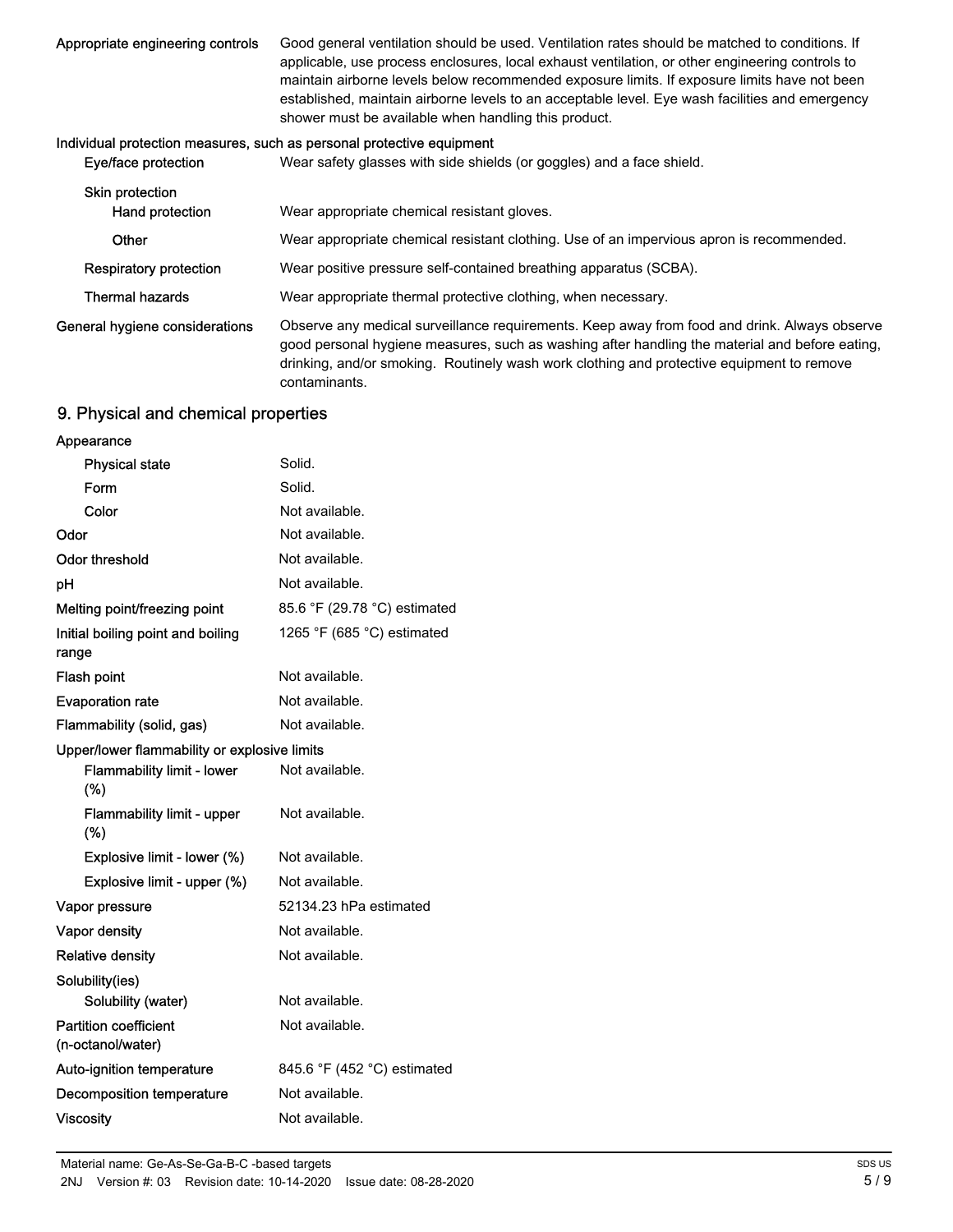| Other information                     |                                                                                                                            |
|---------------------------------------|----------------------------------------------------------------------------------------------------------------------------|
| Density                               | 4.60 g/cm3 estimated                                                                                                       |
| <b>Explosive properties</b>           | Not explosive.                                                                                                             |
| Oxidizing properties                  | Not oxidizing.                                                                                                             |
| Specific gravity                      | 4.6 estimated                                                                                                              |
| 10. Stability and reactivity          |                                                                                                                            |
| <b>Reactivity</b>                     | The product is stable and non-reactive under normal conditions of use, storage and transport.                              |
| <b>Chemical stability</b>             | Material is stable under normal conditions.                                                                                |
| Possibility of hazardous<br>reactions | Hazardous polymerization does not occur.                                                                                   |
| Conditions to avoid                   | Keep away from heat, hot surfaces, sparks, open flames and other ignition sources. Contact with<br>incompatible materials. |
| Incompatible materials                | Acids. Strong oxidizing agents. Chlorine.                                                                                  |
| Hazardous decomposition<br>products   | No hazardous decomposition products are known.                                                                             |

## 11. Toxicological information

## Information on likely routes of exposure

| <b>Inhalation</b>                                                                  | Harmful if inhaled.                                                                                                                                                                                                   |
|------------------------------------------------------------------------------------|-----------------------------------------------------------------------------------------------------------------------------------------------------------------------------------------------------------------------|
| <b>Skin contact</b>                                                                | Causes severe skin burns.                                                                                                                                                                                             |
| Eye contact                                                                        | Causes serious eye damage.                                                                                                                                                                                            |
| Ingestion                                                                          | Toxic if swallowed. Causes digestive tract burns.                                                                                                                                                                     |
| Symptoms related to the<br>physical, chemical and<br>toxicological characteristics | Burning pain and severe corrosive skin damage. Causes serious eye damage. Symptoms may<br>include stinging, tearing, redness, swelling, and blurred vision. Permanent eye damage including<br>blindness could result. |

## Information on toxicological effects

Acute toxicity **Toxic if swallowed. Harmful if inhaled.** 

| Components                           | <b>Species</b>                                            | <b>Test Results</b> |  |
|--------------------------------------|-----------------------------------------------------------|---------------------|--|
| Arsenic (CAS 7440-38-2)              |                                                           |                     |  |
| <b>Acute</b>                         |                                                           |                     |  |
| Oral                                 |                                                           |                     |  |
| LD <sub>50</sub>                     | Mouse                                                     | 145 mg/kg           |  |
|                                      | Rat                                                       | 763 mg/kg           |  |
| Other                                |                                                           |                     |  |
| LD50                                 | Mouse                                                     | 46.2 mg/kg          |  |
|                                      | Rat                                                       | 13.39 mg/kg         |  |
| Carbon (CAS 7440-44-0)               |                                                           |                     |  |
| <b>Acute</b>                         |                                                           |                     |  |
| Oral                                 |                                                           |                     |  |
| LD50                                 | Rat                                                       | > 10000 mg/kg       |  |
| Skin corrosion/irritation            | Causes severe skin burns and eye damage.                  |                     |  |
| Serious eye damage/eye<br>irritation | Causes serious eye damage.                                |                     |  |
| Respiratory or skin sensitization    |                                                           |                     |  |
| Respiratory sensitization            | Not a respiratory sensitizer.                             |                     |  |
| Skin sensitization                   | This product is not expected to cause skin sensitization. |                     |  |
| Germ cell mutagenicity               | Suspected of causing genetic defects.                     |                     |  |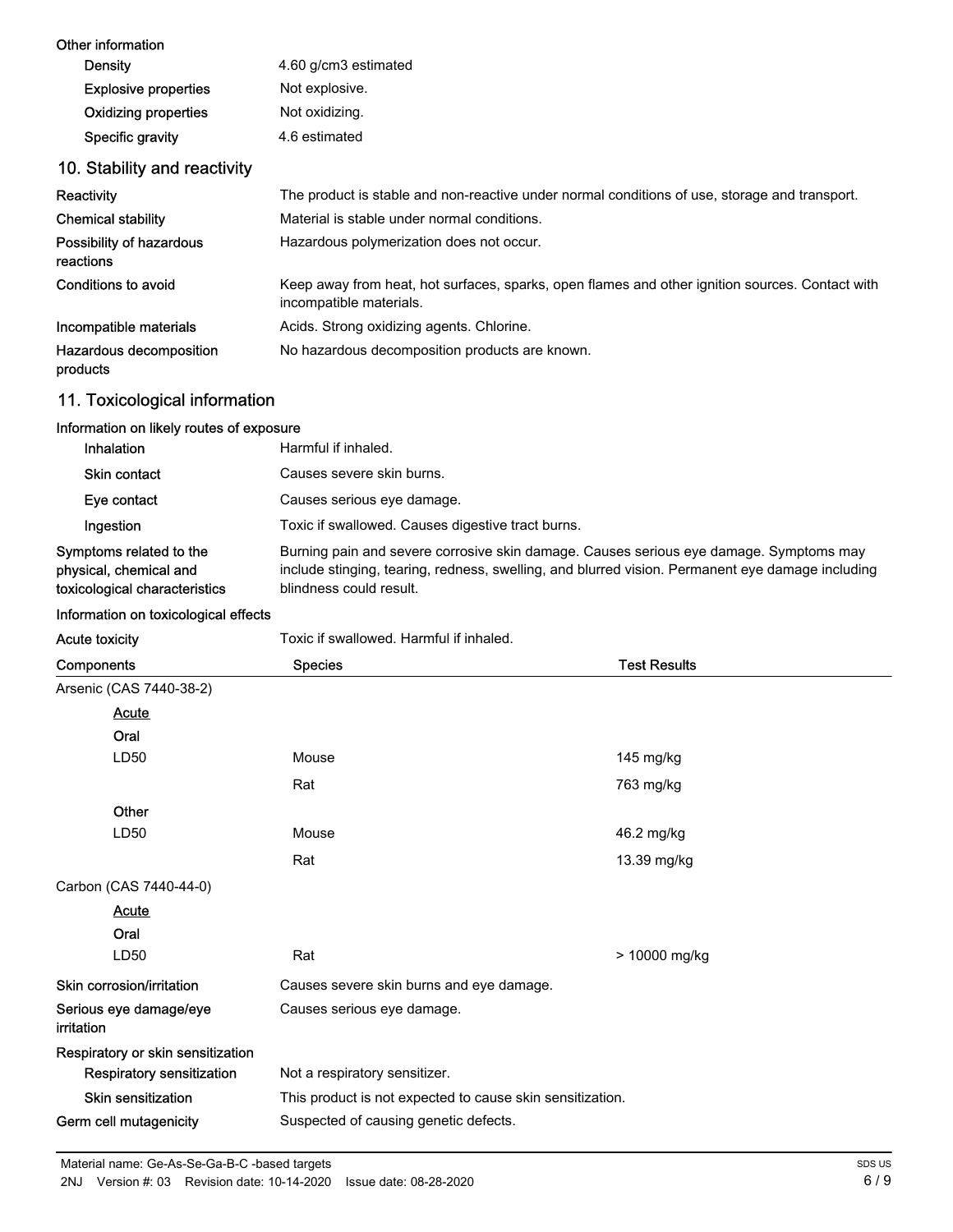| Carcinogenicity                                             | May cause cancer.                                                            |                                                                                            |  |  |
|-------------------------------------------------------------|------------------------------------------------------------------------------|--------------------------------------------------------------------------------------------|--|--|
| IARC Monographs. Overall Evaluation of Carcinogenicity      |                                                                              |                                                                                            |  |  |
| Arsenic (CAS 7440-38-2)                                     |                                                                              | 1 Carcinogenic to humans.                                                                  |  |  |
| Selenium (CAS 7782-49-2)                                    |                                                                              | 3 Not classifiable as to carcinogenicity to humans.                                        |  |  |
|                                                             | OSHA Specifically Regulated Substances (29 CFR 1910.1001-1052)               |                                                                                            |  |  |
| Arsenic (CAS 7440-38-2)                                     |                                                                              | Cancer                                                                                     |  |  |
| US. National Toxicology Program (NTP) Report on Carcinogens |                                                                              |                                                                                            |  |  |
| Arsenic (CAS 7440-38-2)                                     |                                                                              | Known To Be Human Carcinogen.                                                              |  |  |
| Reproductive toxicity                                       | This product is not expected to cause reproductive or developmental effects. |                                                                                            |  |  |
| Specific target organ toxicity -<br>single exposure         | Not classified.                                                              |                                                                                            |  |  |
| Specific target organ toxicity -<br>repeated exposure       | Causes damage to organs through prolonged or repeated exposure.              |                                                                                            |  |  |
| <b>Aspiration hazard</b>                                    | Not an aspiration hazard.                                                    |                                                                                            |  |  |
| <b>Chronic effects</b>                                      | exposure. Prolonged exposure may cause chronic effects.                      | Prolonged inhalation may be harmful. Causes damage to organs through prolonged or repeated |  |  |

## 12. Ecological information

Ecotoxicity **Ecotoxicity** Very toxic to aquatic life with long lasting effects.

| Product                          |             | <b>Species</b>                                                                                                                                                                                                                                                                                                                                                                                                                       | <b>Test Results</b>              |  |  |  |
|----------------------------------|-------------|--------------------------------------------------------------------------------------------------------------------------------------------------------------------------------------------------------------------------------------------------------------------------------------------------------------------------------------------------------------------------------------------------------------------------------------|----------------------------------|--|--|--|
| Ge-As-Se-Ga-B-C -based targets   |             |                                                                                                                                                                                                                                                                                                                                                                                                                                      |                                  |  |  |  |
| <b>Aquatic</b>                   |             |                                                                                                                                                                                                                                                                                                                                                                                                                                      |                                  |  |  |  |
| Fish                             | <b>LC50</b> | Fish                                                                                                                                                                                                                                                                                                                                                                                                                                 | 16.5182 mg/l, 96 hours estimated |  |  |  |
| Components                       |             | <b>Species</b>                                                                                                                                                                                                                                                                                                                                                                                                                       | <b>Test Results</b>              |  |  |  |
| Arsenic (CAS 7440-38-2)          |             |                                                                                                                                                                                                                                                                                                                                                                                                                                      |                                  |  |  |  |
| Aquatic                          |             |                                                                                                                                                                                                                                                                                                                                                                                                                                      |                                  |  |  |  |
| <b>Fish</b>                      | <b>LC50</b> | Fathead minnow (Pimephales promelas) 9.9 mg/l, 96 hours                                                                                                                                                                                                                                                                                                                                                                              |                                  |  |  |  |
| Selenium (CAS 7782-49-2)         |             |                                                                                                                                                                                                                                                                                                                                                                                                                                      |                                  |  |  |  |
| Aquatic                          |             |                                                                                                                                                                                                                                                                                                                                                                                                                                      |                                  |  |  |  |
| Fish                             | <b>LC50</b> | Rainbow trout, donaldson trout<br>(Oncorhynchus mykiss)                                                                                                                                                                                                                                                                                                                                                                              | 11.5 mg/l, 96 hours              |  |  |  |
| Persistence and degradability    |             | No data is available on the degradability of any ingredients in the mixture.                                                                                                                                                                                                                                                                                                                                                         |                                  |  |  |  |
| <b>Bioaccumulative potential</b> |             | No data available.                                                                                                                                                                                                                                                                                                                                                                                                                   |                                  |  |  |  |
| Mobility in soil                 |             | No data available.                                                                                                                                                                                                                                                                                                                                                                                                                   |                                  |  |  |  |
| Other adverse effects            |             | No other adverse environmental effects (e.g. ozone depletion, photochemical ozone creation<br>potential, endocrine disruption, global warming potential) are expected from this component.                                                                                                                                                                                                                                           |                                  |  |  |  |
| 13. Disposal considerations      |             |                                                                                                                                                                                                                                                                                                                                                                                                                                      |                                  |  |  |  |
| <b>Disposal instructions</b>     |             | Collect and reclaim or dispose in sealed containers at licensed waste disposal site. Incinerate the<br>material under controlled conditions in an approved incinerator. Do not allow this material to drain<br>into sewers/water supplies. Do not contaminate ponds, waterways or ditches with chemical or<br>used container. Dispose of contents/container in accordance with<br>local/regional/national/international regulations. |                                  |  |  |  |
| Local disposal regulations       |             | Dispose in accordance with all applicable regulations.                                                                                                                                                                                                                                                                                                                                                                               |                                  |  |  |  |
| Hazardous waste code             |             | D002: Waste Corrosive material [pH <= 2 or = >12.5, or corrosive to steel]<br>D004: Waste Arsenic<br>D010: Waste Selenium<br>The waste code should be assigned in discussion between the user, the producer and the waste<br>disposal company.                                                                                                                                                                                       |                                  |  |  |  |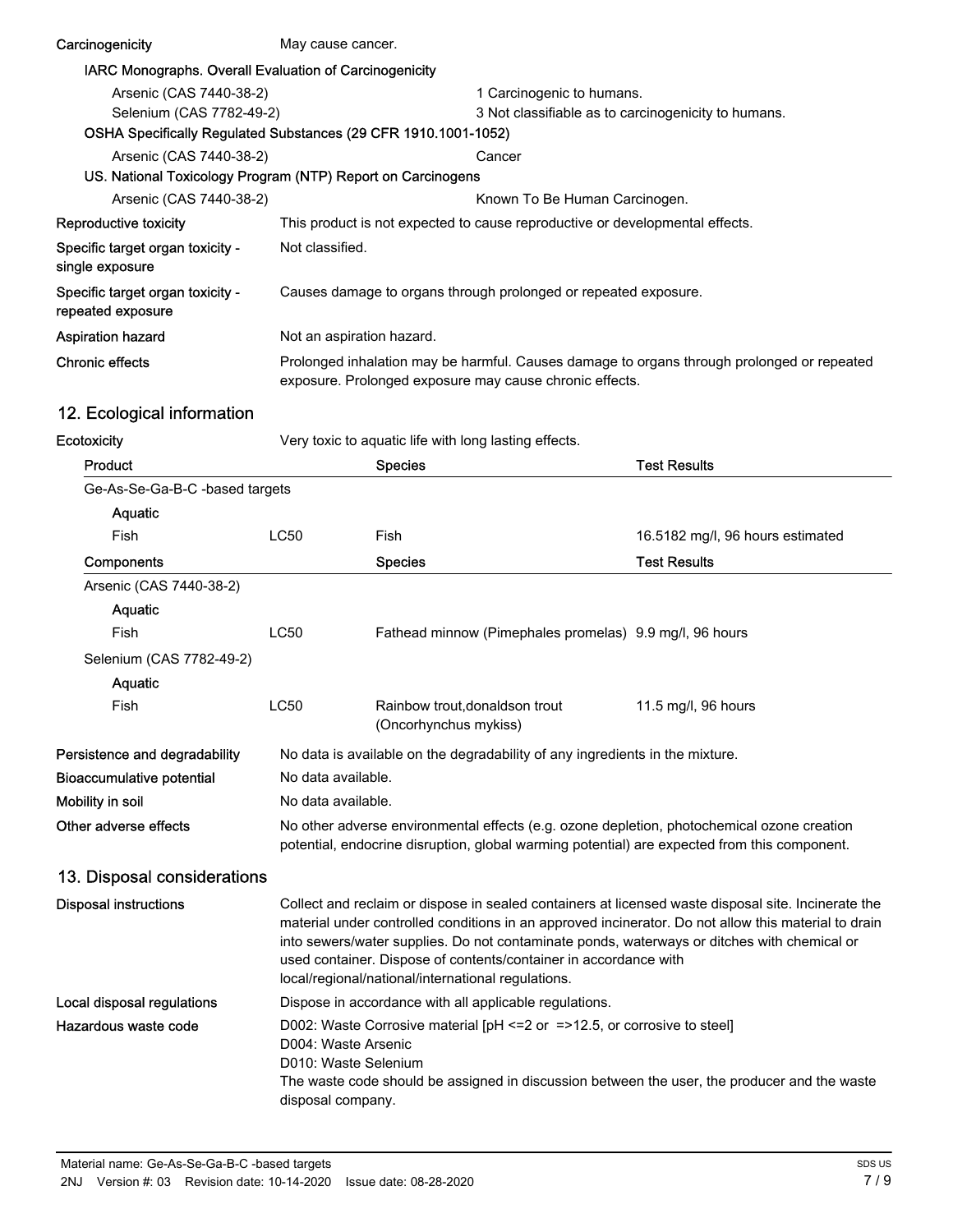| Waste from residues / unused<br>products                                                                             | Dispose of in accordance with local regulations. Empty containers or liners may retain some<br>product residues. This material and its container must be disposed of in a safe manner (see:<br>Disposal instructions).      |                        |                                                                                                                                                                                                     |  |
|----------------------------------------------------------------------------------------------------------------------|-----------------------------------------------------------------------------------------------------------------------------------------------------------------------------------------------------------------------------|------------------------|-----------------------------------------------------------------------------------------------------------------------------------------------------------------------------------------------------|--|
| Contaminated packaging                                                                                               | disposal.                                                                                                                                                                                                                   |                        | Since emptied containers may retain product residue, follow label warnings even after container is<br>emptied. Empty containers should be taken to an approved waste handling site for recycling or |  |
| 14. Transport information                                                                                            |                                                                                                                                                                                                                             |                        |                                                                                                                                                                                                     |  |
| DOT                                                                                                                  |                                                                                                                                                                                                                             |                        |                                                                                                                                                                                                     |  |
| Not regulated as dangerous goods.                                                                                    |                                                                                                                                                                                                                             |                        |                                                                                                                                                                                                     |  |
| <b>IATA</b>                                                                                                          |                                                                                                                                                                                                                             |                        |                                                                                                                                                                                                     |  |
| Not regulated as dangerous goods.                                                                                    |                                                                                                                                                                                                                             |                        |                                                                                                                                                                                                     |  |
| <b>IMDG</b>                                                                                                          |                                                                                                                                                                                                                             |                        |                                                                                                                                                                                                     |  |
| Not regulated as dangerous goods.                                                                                    |                                                                                                                                                                                                                             |                        |                                                                                                                                                                                                     |  |
| <b>General information</b>                                                                                           | IMDG Regulated Marine Pollutant. DOT Regulated Marine Pollutant.                                                                                                                                                            |                        |                                                                                                                                                                                                     |  |
| 15. Regulatory information                                                                                           |                                                                                                                                                                                                                             |                        |                                                                                                                                                                                                     |  |
| US federal regulations                                                                                               | This product is a "Hazardous Chemical" as defined by the OSHA Hazard Communication<br>Standard, 29 CFR 1910.1200.                                                                                                           |                        |                                                                                                                                                                                                     |  |
| <b>Toxic Substances Control Act (TSCA)</b>                                                                           |                                                                                                                                                                                                                             |                        |                                                                                                                                                                                                     |  |
|                                                                                                                      | TSCA Section 12(b) Export Notification (40 CFR 707, Subpt. D)                                                                                                                                                               |                        |                                                                                                                                                                                                     |  |
| Not regulated.                                                                                                       |                                                                                                                                                                                                                             |                        |                                                                                                                                                                                                     |  |
| CERCLA Hazardous Substance List (40 CFR 302.4)                                                                       |                                                                                                                                                                                                                             |                        |                                                                                                                                                                                                     |  |
| Arsenic (CAS 7440-38-2)                                                                                              |                                                                                                                                                                                                                             | Listed.                |                                                                                                                                                                                                     |  |
| Selenium (CAS 7782-49-2)                                                                                             |                                                                                                                                                                                                                             | Listed.                |                                                                                                                                                                                                     |  |
| SARA 304 Emergency release notification                                                                              |                                                                                                                                                                                                                             |                        |                                                                                                                                                                                                     |  |
| Not regulated.                                                                                                       |                                                                                                                                                                                                                             |                        |                                                                                                                                                                                                     |  |
| Arsenic (CAS 7440-38-2)                                                                                              | OSHA Specifically Regulated Substances (29 CFR 1910.1001-1052)                                                                                                                                                              | Cancer                 |                                                                                                                                                                                                     |  |
|                                                                                                                      |                                                                                                                                                                                                                             | Liver                  |                                                                                                                                                                                                     |  |
|                                                                                                                      |                                                                                                                                                                                                                             | <b>Skin</b>            |                                                                                                                                                                                                     |  |
|                                                                                                                      |                                                                                                                                                                                                                             | Respiratory irritation |                                                                                                                                                                                                     |  |
|                                                                                                                      |                                                                                                                                                                                                                             | Nervous system         |                                                                                                                                                                                                     |  |
| Superfund Amendments and Reauthorization Act of 1986 (SARA)<br>SARA 302 Extremely hazardous substance<br>Not listed. |                                                                                                                                                                                                                             | Acute toxicity         |                                                                                                                                                                                                     |  |
| SARA 311/312 Hazardous<br>chemical                                                                                   | Yes                                                                                                                                                                                                                         |                        |                                                                                                                                                                                                     |  |
| <b>Classified hazard</b><br>categories                                                                               | Acute toxicity (any route of exposure)<br>Skin corrosion or irritation<br>Serious eye damage or eye irritation<br>Germ cell mutagenicity<br>Carcinogenicity<br>Specific target organ toxicity (single or repeated exposure) |                        |                                                                                                                                                                                                     |  |
| SARA 313 (TRI reporting)<br><b>Chemical name</b>                                                                     |                                                                                                                                                                                                                             | <b>CAS number</b>      | % by wt.                                                                                                                                                                                            |  |
| Arsenic                                                                                                              |                                                                                                                                                                                                                             | 7440-38-2              | $20 - 40$                                                                                                                                                                                           |  |
| Selenium                                                                                                             |                                                                                                                                                                                                                             | 7782-49-2              | $30 - 70$                                                                                                                                                                                           |  |
| Other federal regulations                                                                                            |                                                                                                                                                                                                                             |                        |                                                                                                                                                                                                     |  |
|                                                                                                                      | Clean Air Act (CAA) Section 112 Hazardous Air Pollutants (HAPs) List                                                                                                                                                        |                        |                                                                                                                                                                                                     |  |

Arsenic (CAS 7440-38-2)